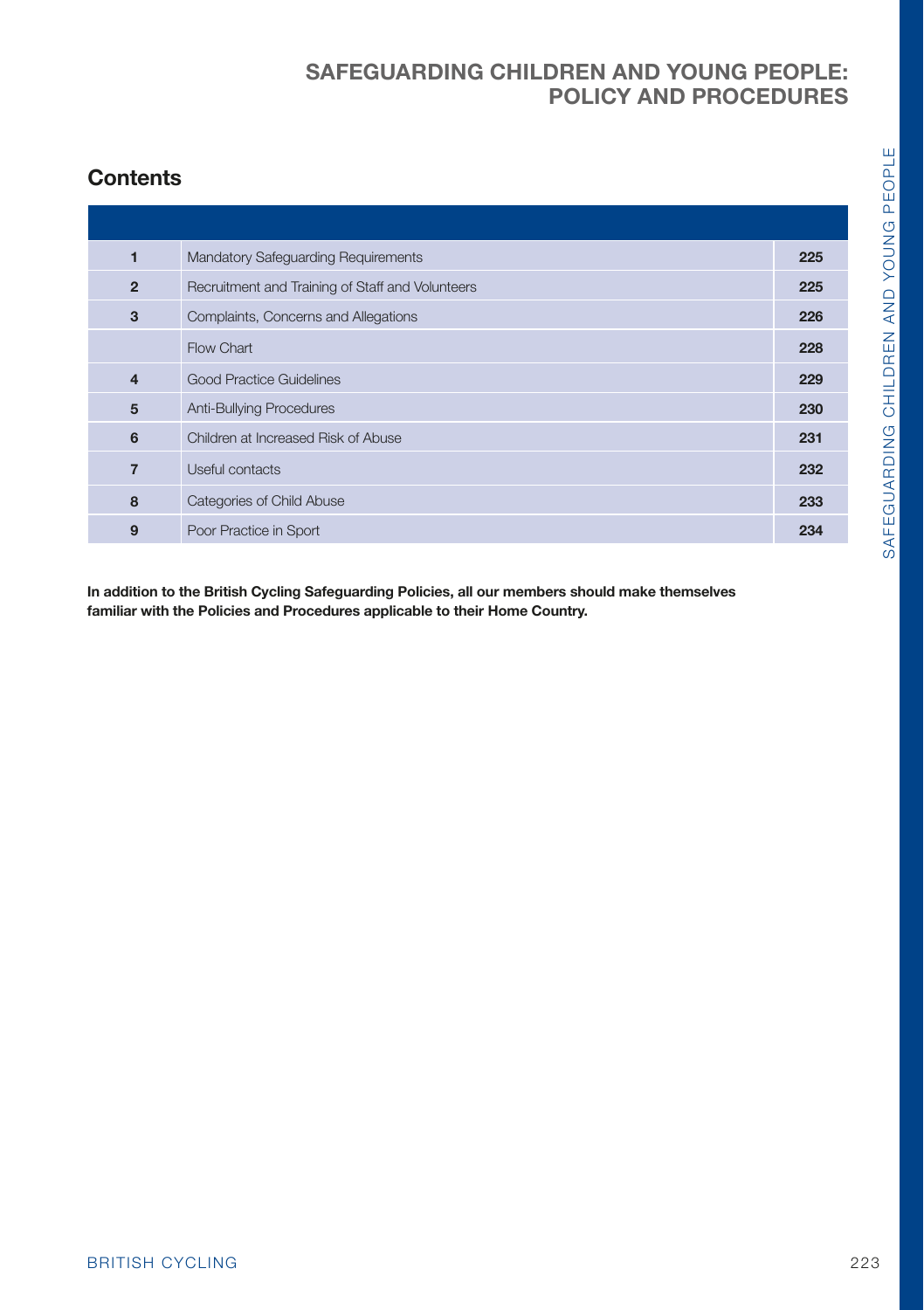# **INTRODUCTION**

British Cycling is committed to ensuring that everyone participating in cycling does so in a safe and enjoyable environment.

Everyone working with children and young people has a responsibility for keeping them safe, irrespective of their role, whether or not they are British Cycling members, involved in a professional or voluntary capacity or as a parent, spectator or participant.

All such individuals are deemed to recognise and adhere to the principles and responsibilities embodied in this Policy.

Children may be harmed in any environment and those having regular contact with young people have a key role putting their welfare first, adopting these practices that protect and support them.

## **KEY PRINCIPLES**

• The welfare of children is paramount.

(A child is defined by law in England and Wales as a person under the age of 18 years.)

- All children, regardless of their Age, Race, Religion or Belief, Disability, Gender identity or Sexual Orientation, have the right to protection from abuse.
- All concerns and allegations of abuse and poor practice will be taken seriously and responded to swiftly and appropriately.
- We recognise the authority of the statutory agencies, Working Together under the Children Act 2004, and any legislation and statutory guidance which supersedes these.
- Everyone will work in partnership to promote the welfare, health and development of children.
- Everyone has a legal duty of care to children on their premises or engaged in their activities. That duty is to take reasonable care to ensure their reasonable safety and the duty is higher than it would be for adults. This policy does not imply that British Cycling assume any of those legal liabilities which remain with the relevant club/team or region.

## **OBJECTIVES**

The overall aim of the policy is to ensure that everyone participating in the sport does so in a safe environment that supports children and young people to meet their potential.

British Cycling aims to help:

- Provide a safe environment for children and young people participating in cycling activities and try to ensure that they enjoy the experience.
- Ensure robust systems are in place to manage any concerns or allegations.
- Support adults (staff, volunteers, coaches, officials, members and spectators) to understand their roles and responsibilities with regards to their Duty of Care and protection of children.
- Provide appropriate level training, support and resources for staff, volunteers, coaches and officials to make informed and confident responses to specific safeguarding issues and fulfill their role effectively.
- Ensure that children and their parents are informed and consulted and, where appropriate, fully involved in decisions that affect them.
- Ensure that everyone involved in a role with children have been through appropriate pre-recruitment checks.

### **RESPONSIBILITIES AND IMPLEMENTATION**

British Cycling will work to promote the principles of safeguarding children by:

- Reviewing British Cycling policy and procedures every three years or whenever there is a major change in legislation or a significant organisational change.
- Giving guidance on appropriate recruitment procedures to assess the suitability of volunteers and staff working with children and vulnerable groups.
- Following procedures to report welfare concerns and allegations about the behaviour of adults and ensure that all staff, volunteers, officials, parents and participants, including children are aware of these procedures.
- Directing staff, volunteers, coaches and officials to appropriate safeguarding training and learning opportunities, where this is appropriate to their role.
- Acknowledging the additional vulnerability of some groups of children (e.g. disabled, looked after children, those with communication differences). Ensuring that the environment is appropriate for the child and tailored to their needs.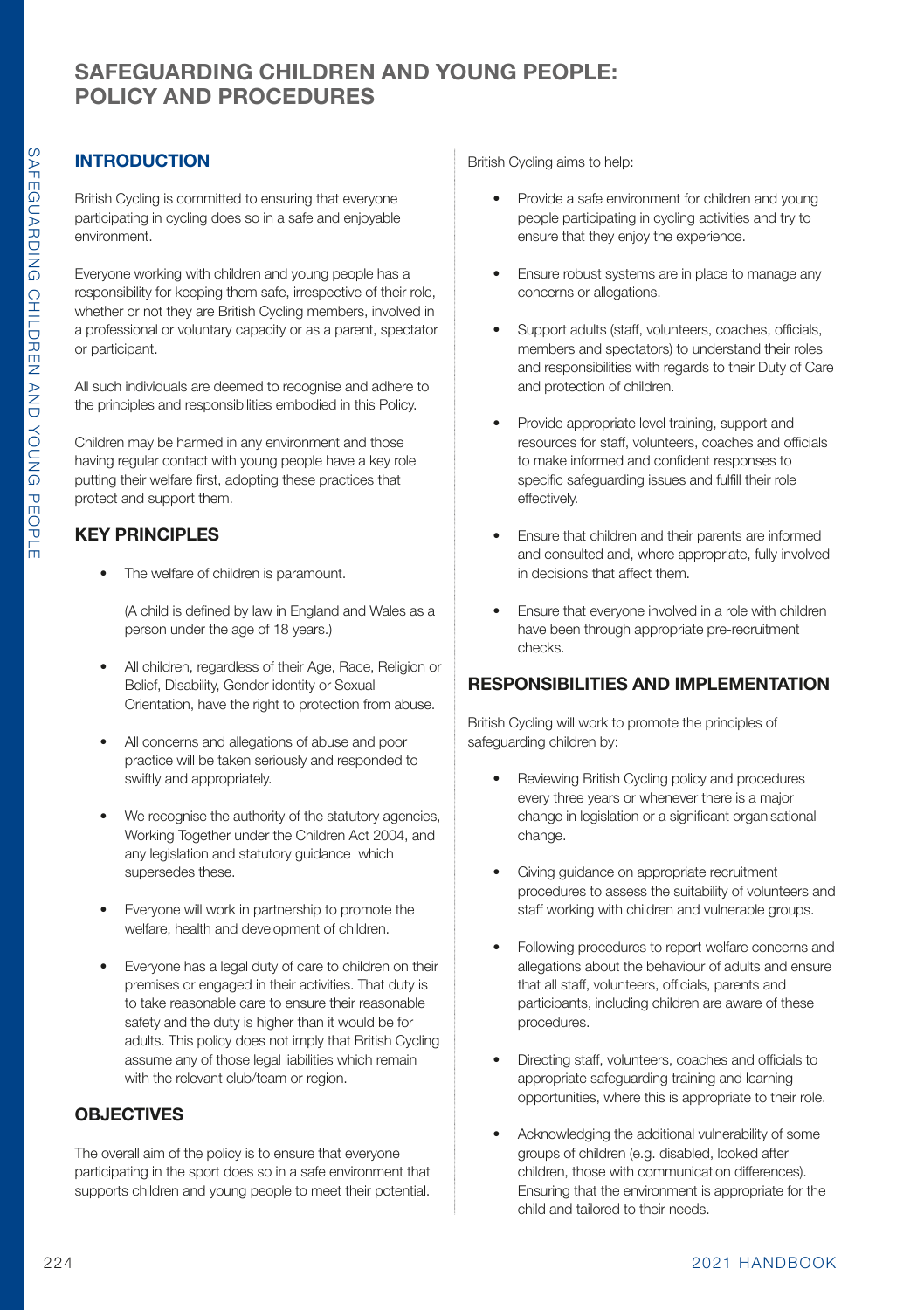- Helping affiliated organisations and individual members understand their responsibilities through the provision of clear guidance and support.
- Continually developing safeguarding practices recognising the need to support and develop a network of Club Welfare Officers with lead responsibility for safeguarding and protecting children.

### **1. MANDATORY SAFEGUARDING REQUIREMENTS FOR CLUBS/TEAMS**

It is essential that every club/team that has children (those under the age of 18 years) as members or users of their services complies with the Mandatory Safeguarding Requirements set out below.

- Adopt and implement the British Cycling Safeguarding Children and Young People Policy, ensuring that it is understood by all and procedures are put into practice.
- • Recruit, appoint, register and arrange for the training of a Club Welfare Officer (CWO), with a clear role description, who is the designated contact for Safeguarding issues.
- Ensure that your Club Welfare Officer holds a current Disclosure and Barring Service check (DBS) through British Cycling.
- • Display and communicate the contact details for the Club Welfare Officer where possible.
- Ensure that all those working or volunteering with children in Regulated Activity hold a current Disclosure and Barring Service check (DBS) through British Cycling.
- • Display and communicate the club/teams own Safeguarding Policy Statement where possible.
- Follow the British Cycling reporting procedures, referring all concerns and allegations to the British Cycling Lead Safeguarding Officer.

 Any club that fails to adopt and implement the Safeguarding Children and Young People Policy and Procedures may be subject to action taken in accordance with the British Cycling Safeguarding and/or Disciplinary Regulations.

*(Policies and Procedures are available on the British Cycling Website or on request from the British Cycling Lead Safeguarding Officer as templates for clubs and teams to adapt to their own circumstances.)*

### **2. RECRUITMENT AND TRAINING OF STAFF AND VOLUNTEERS**

### **2.1 Recruitment**

 British Cycling will provide guidance on recruitment with the aim that all volunteers and staff working with children and young people are appropriate and suitable to do so. Getting the right volunteers in place is key to a well organised club/team providing a safe and supportive environment.

 Each role which involves an element of responsibility with regard to children, particularly those involving the regular supervision of children, whether voluntary or paid, should be assessed to establish which qualifications, checks and other requirements are necessary. These will include the following:

- An application form
- • A self-disclosure form
- • A minimum of 2 reference checks (this may be from the applicant's last employer and/or from someone able to comment on the applicant's experience in working with children or young people. A friend or neighbour would not be considered a suitable referee)
- • Details of previous volunteering experiences or relevant employment working with children
- • A Disclosure & Barring Service (DBS) check (where eligible)

 All volunteers and staff recruited with responsibility for and significant contact with children must agree to inform the club/team if they are subsequently investigated by any agency or organisation in relation to concerns about their behaviour towards children or young people.

 The club/team must report this to the British Cycling Safeguarding Lead Officer who will advise on the appropriate course of action.

 Where such an individual has significant contact with or responsibility for children in a specified role at an event organised or sanctioned by British Cycling then that individual must directly inform the British Cycling Lead Safeguarding Officer.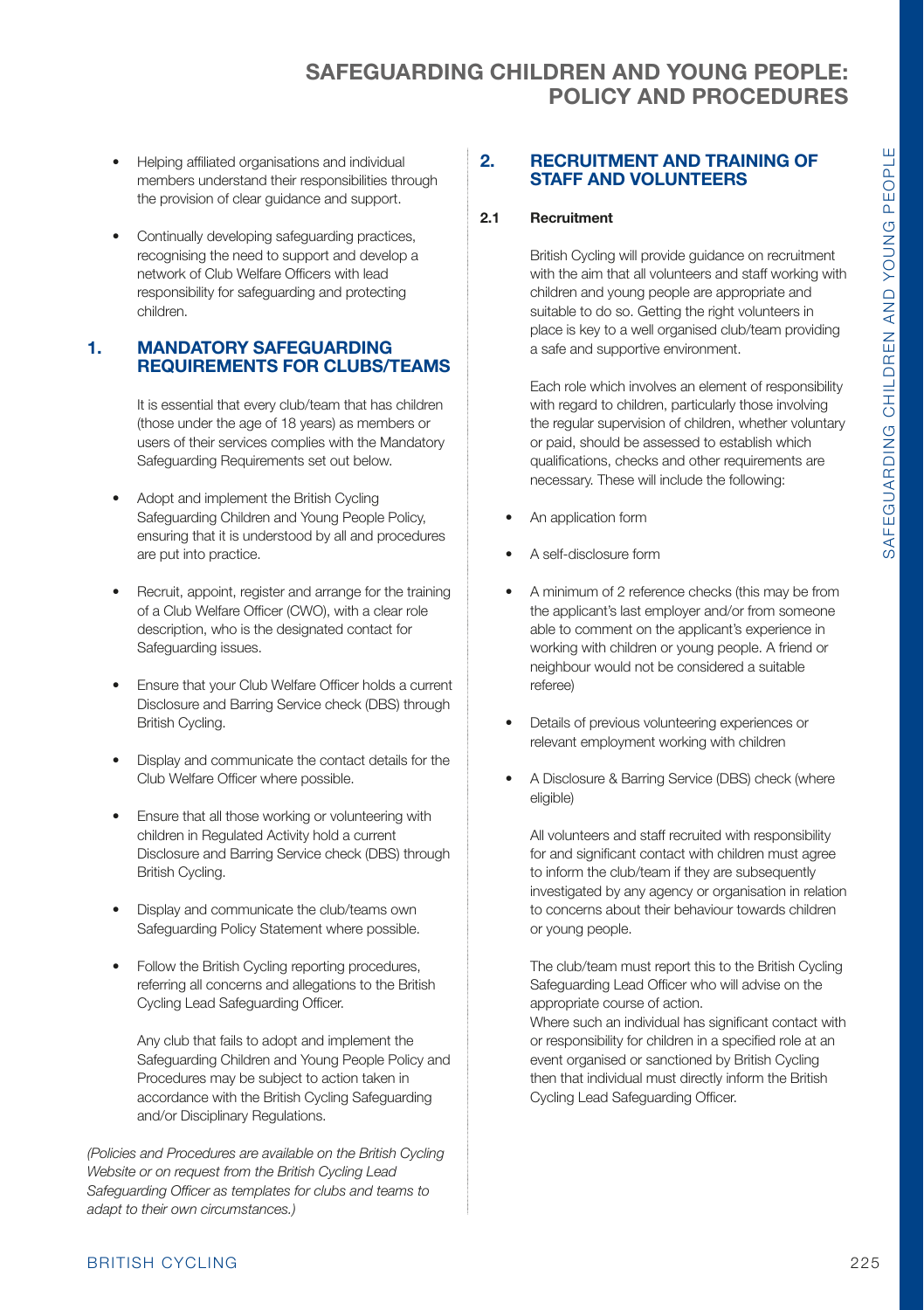#### **2.2 Criminal Records Checks**

#### **2.2.1 Disclosure and Barring Service (DBS) Checks**

DBS checks are another tool in the recruitment process. These must be renewed every three years.

The type of DBS check required will be determined by the role someone has, the frequency of that role being carried out and whether or not the role is supervised.

Anyone needing a DBS check must complete an application through British Cycling. Use of the update service and/or DBS checks through other organisations will not be accepted.

*(Guidance on DBS checks can be found on the British Cycling Website or on request from the British Cycling Lead Safeguarding Officer)* 

 If a DBS certificate contains any information, then British Cycling will want to see the complete copy.

> A criminal record will not necessarily prevent an applicant from working or volunteering with children and young people but a suitability assessment will be conducted, and the applicant may be asked to provide additional information and references.

> British Cycling will take in to account the Rehabilitation of Offenders Act and only consider offences which are relevant to the care, supervision and training of children.

> If the applicant fails to engage in this process, then their club will be informed, and the applicant will be required to cease any involvement in club/team activities.

British Cycling will not inform any club/team about the details of any offending but we will inform the club/team whether or not the applicant is considered suitable to work with children and young people.

#### **2.2.2 Protecting Vulnerable Groups (PVG)**

Scottish Cycling require all individuals undertaking regulated work with a protected group in Scotland complete a PVG (Protecting Vulnerable Groups) application.

Scottish Cycling is able to help clubs with the administration of this process

#### **2.3 Training**

 All staff, volunteers, coaches and officials should be offered access to appropriate safeguarding training. British Cycling recommends attendance at a recognised face to face safeguarding course and all volunteers and staff who have significant contact with children should attend. A refresher course should be completed every three years.

Appropriate safeguarding training should be mandatory for all individuals in 'Regulated Activity.'

Legislation sets out what 'Regulated Activity' with children is. It is determined by the role someone has, the frequency of that role being carried out and whether or not the role is supervised.

In Scotland the Child Wellbeing and Protection in Sport (CWPS) course is the recognised training for coaches and sports volunteers. Scottish Cycling can be contacted for further information.

*(Further guidance on 'Regulated Activity' and recommended safeguarding training in England and Wales can be found on the British Cycling Website or on request from the British Cycling Lead Safeguarding Officer)*

### **3. COMPLAINTS, CONCERNS AND ALLEGATIONS**

3.1 If any individual has a concern about the welfare of a child, or the conduct of another person (whether they are an adult or child, parent, coach, member or otherwise), these concerns should be brought to the attention of the British Cycling Lead Safeguarding Officer without delay.

> The person reporting the concern is not required to decide whether abuse has occurred, but simply has a duty to share their concerns and any relevant information to the British Cycling Lead Safeguarding Officer.

Please refer to the Flowchart "Dealing with Concerns" below for further details.

3.2 You may receive information regarding the welfare of a child or young person who is involved in cycling, yet the concern itself does not relate to someone within the sport (eg the concern relates to the child's home or other social setting) In these circumstances you should still follow the same procedures. Please refer to the Flowchart "Dealing with Concerns" below for further details.

3.3 All concerns will be treated in confidence. Details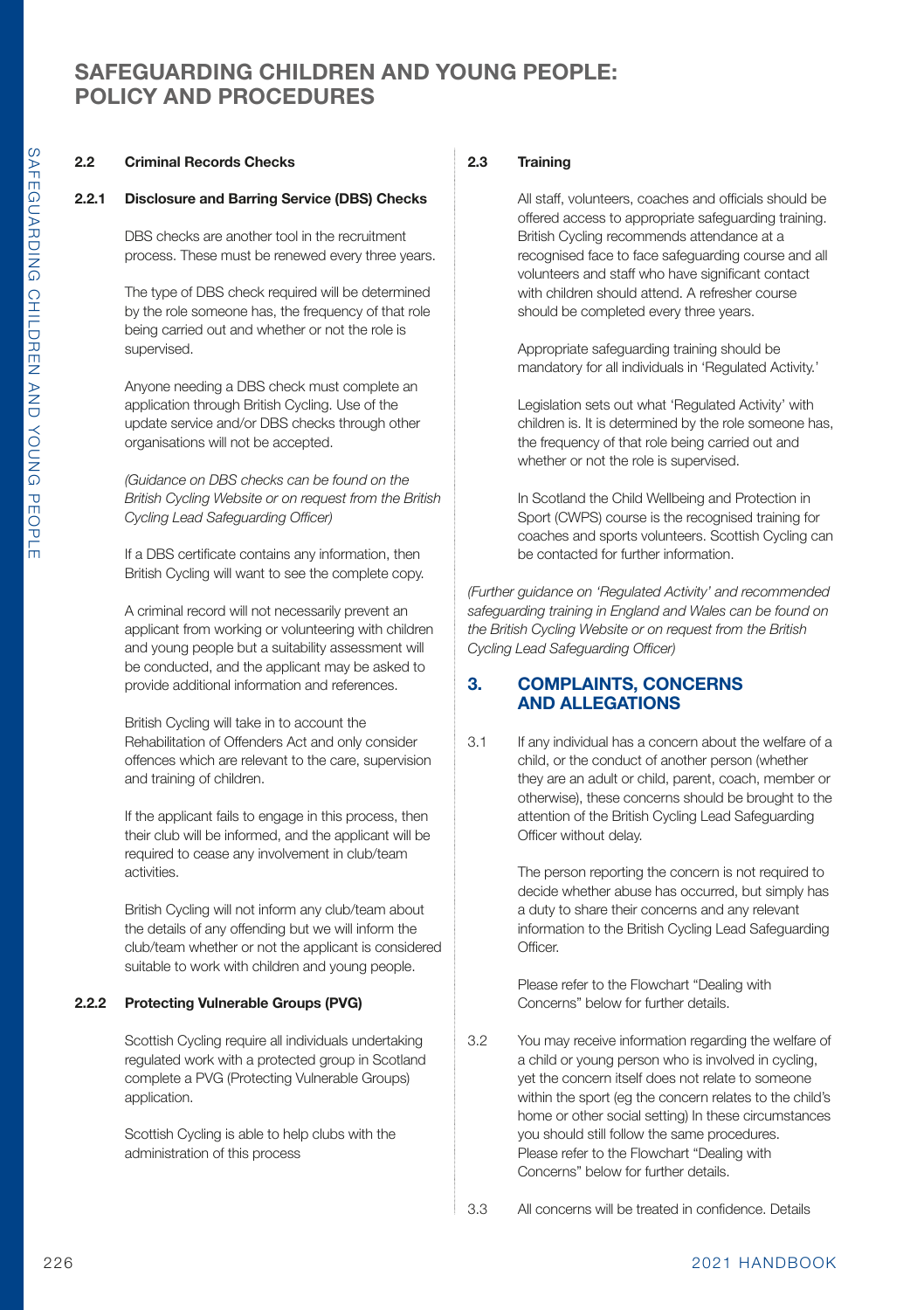should only be shared on a 'need to know' basis with those who can help with the management of the concern.

- 3.4 Concerns should be recorded on an Incident Report Form and sent to the British Cycling Lead Safeguarding Officer within 24 hours.
- 3.5 British Cycling will work with clubs/teams, regions and other external agencies to take appropriate action where concerns relate to potential abuse or alleged poor practice. British Cycling disciplinary procedures will be applied and followed where appropriate.
- 3.6 Any information about an individual that relates to their suitability to work, volunteer with or participate alongside children and young people must be reported to the British Cycling Safeguarding Lead **Officer**

A safeguarding risk assessment will be completed and British Cycling disciplinary procedures will be applied and followed where appropriate

- 3.7 In the event of a child making a disclosure of any type of abuse, the following guidance is given:
	- Reassure them that they have done the right thing to share the information
	- Listen carefully and take what they say seriously
	- Do not make promises that cannot be kept, such as promising not to tell anyone else
	- Do not seek to actively question the child or lead them in any way to disclose more information than they are comfortably able to: this may compromise any future action. Only ask questions to clarify your understanding where needed e.g. can you tell me what you mean by the word xxxxx?
	- Record what the child has said as soon as possible on an incident report form.

Give careful consideration as to whether the parents of the child involved should be informed of the concern at that stage, if they are responsible for the abuse or are unable to respond to the situation appropriately then this could put the child at greater risk.

Seek advice from the British Cycling Lead Safeguarding Officer where possible.

If the British Cycling Lead Safeguarding Officer is not

available and a delay cannot be justified then seek advice from the local Children's Social Care department, the Police or the NSPCC.

- 3.8 The NSPCC Helpline is available to discuss concerns regarding poor practice and abuse in confidence with members of the public who need support. Those with concerns are encouraged to use this service. The Helpline number is 0808 800 5000.
- 3.9 Safeguarding children and young people requires everyone to be committed to the highest possible standards of openness, integrity and accountability. British Cycling supports an environment where staff, volunteers, parents and the public are encouraged to raise safeguarding and child protection concerns.

Anyone who reports a legitimate concern to the organisation (even if their concerns subsequently appear to be unfounded) will be supported.

All concerns will be taken seriously.

- 3.10 British Cycling may take action to restrict a member's involvement in cycling during an ongoing investigation. This is a neutral act. At a later stage the individual may be subject to action under the British Cycling Safeguarding and/or Disciplinary Regulations.
- 3.11 All concerns will be referred to the British Cycling Case Management Group who will advise the Lead Safeguarding Officer on the appropriate course of action to take and ensure that all allegations, incidents and referral relating to the safeguarding of children are dealt with fairly and equitably.
- 3.12 Details relating to children and young people will be kept on file and secure.

Details of a child or young person will not be shared with a third party without parental consent unless the information is required in the interests of safeguarding and the child or young person may be at greater risk if the parents are aware.

All concerns/allegations will be dealt with confidentially by British Cycling and information will only be shared on a need to know basis, either internally or externally depending on the nature/ seriousness of the concern/allegation.

3.13 Anyone unhappy with the action taken by the Lead Safeguarding Officer, following the referral of a concern relating to poor practice or suspected abuse, may submit a complaint, following the British Cycling complaints procedure.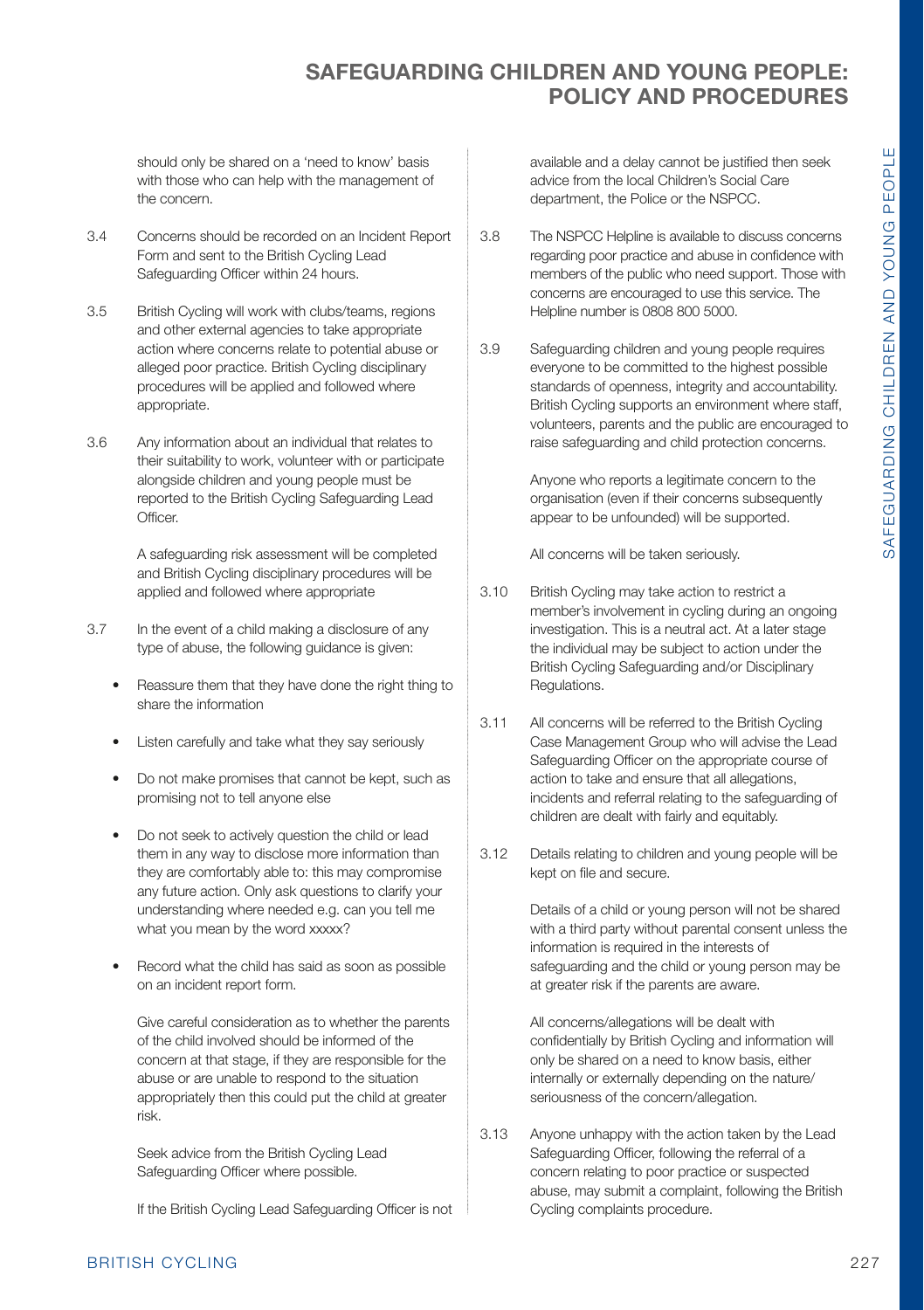# **FLOW CHART 1**

## **DEALING WITH CONCERNS**



The British Cycling Lead Safeguarding Officer will assess the information provided and advise accordingly on the next steps \*\*

*\*If the Club Welfare Officer is not available, or the concerns relates to the Club Welfare Officer/individual with safeguarding responsibility then contact the British Cycling Lead Safeguarding Officer or refer the matter directly to Children's Social Care/Police as a delay may place the child at further risk.*

*\*\*If the concern is about the British Cycling Lead Safeguarding Officer then report your concerns directly to the local Children's Social Care, the local Police or the NSPCC Helpline.*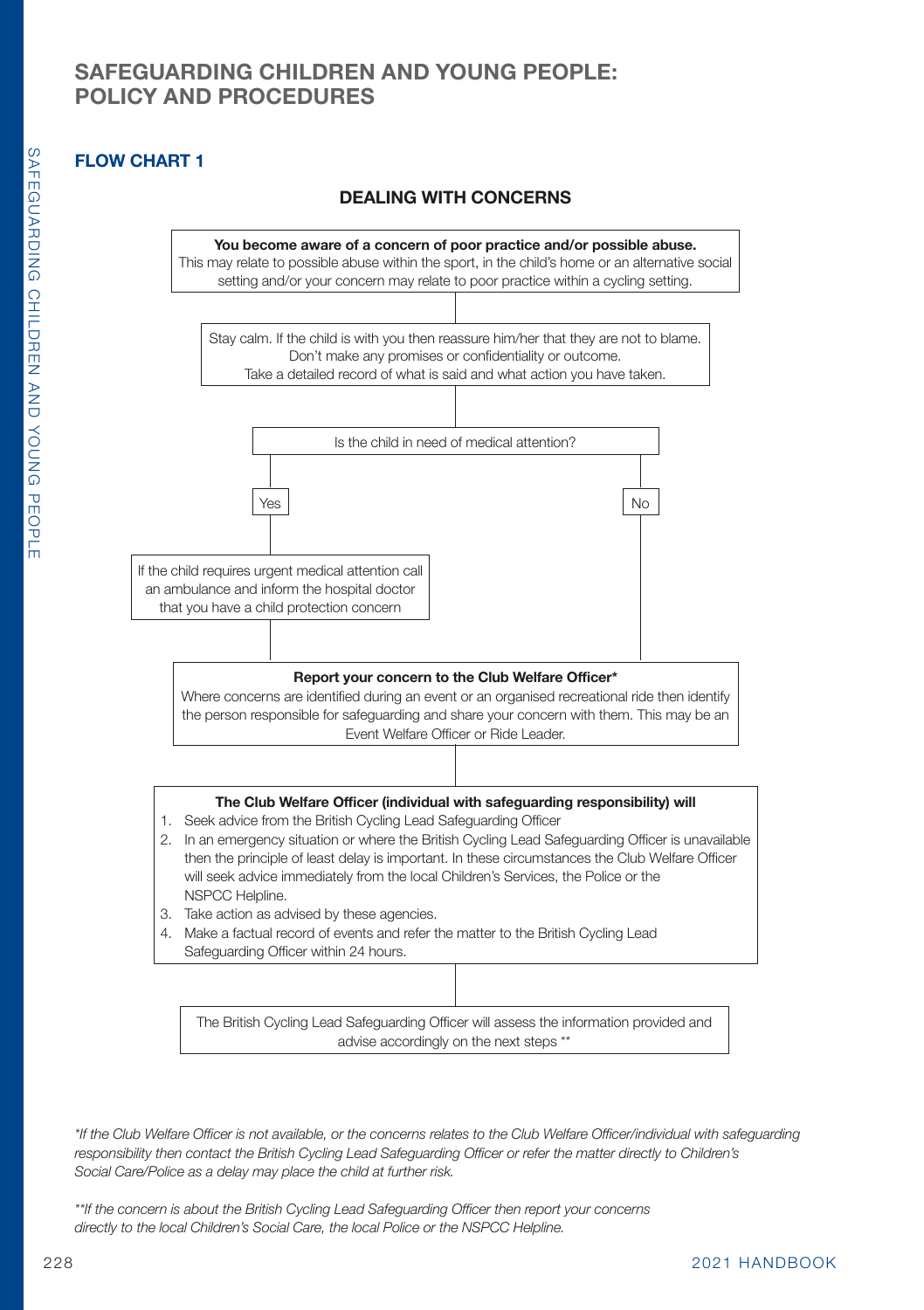### **4. GOOD PRACTICE GUIDELINES**

#### **4.1 Emergencies and Incidents**

Where children are participating in events or activities, or attending organised coaching sessions, Parental Consent Forms should be obtained. These forms will be retained, treated in confidence and only shared with those who require the information they contain to perform their role effectively.

#### **4.2 Supervision**

4.2.1 During coaching sessions, coaches should conduct a risk assessment to inform decision making about appropriate supervision levels.

> Coaches should consult their British Cycling Coaching guidelines for specific coaching ratios.

Regardless of the recommended ratio of adults to participants, it is recommended that a minimum of two adults should be present. This ensures at least basic cover in the event of something impacting on the availability of one of the adults during the activity.

- 4.2.2 Parents may be encouraged to stay for coaching, activities & other events where their children are of an age where greater levels of parental supervision is required.
- 4.2.3 Parents should be made aware that where there is limited changing room space there may be occasions when adults and children may need to share the facilities.
- 4.2.4 Parents should be aware that supervision is only provided when their child is attending and engaged in specific coaching sessions and activities.
- 4.2.5 Special arrangements should be made for away trips. Parents should receive full information about arrangements for any such trip and will be required to provide their consent for their child's participation.

#### **4.3 Behaviour of adults and children**

4.3.1 Adults who work with children are placed in a position of trust in relation to children, and therefore it is important they behave appropriately and provide a strong positive role model for children, both to protect children and those working with children from allegations of poor practice.

- 4.3.2 British Cycling requires that all staff and volunteers working with children to adhere to the standards set out in the Code of Conduct relevant to their role. Similarly, children, parents and all participants are expected to follow their respective Codes of Conduct to ensure the enjoyment of all participants and assist British Cycling in ensuring their welfare is safeguarded.
- 4.3.3 Parents and carers should also work together with British Cycling to ensure that all children are safeguarded. "Parental Guidance" is available to aid their understanding as to how they can best assist British Cycling.
- 4.3.4 Responsible interaction between adults and children helps bring mutual respect and understanding and should be encouraged during activities. Adults should always be aware, however, that age related differences do exist and conduct themselves in a manner that both recognises this and prioritises the welfare of any children involved.
- 4.3.5 Physical contact with children by coaches or volunteers should always be intended to meet the needs of the child and the sport, not the adult. For example, to develop technique, to protect the child from injury, to provide first aid or treat an injury. It should always take place in an open environment, and should not, as a general principle, be made gratuitously or unnecessarily.

#### **4.4 Changing Rooms**

4.4.1 Changing rooms may be used by a number of individuals at events or activities.

> When children are attending events and activities parents should be made aware that adults may use changing rooms throughout the day for changing & showering.

Where a parent/carer does not consent to their child accessing the changing rooms, it is their responsibility to either supervise the child while in the changing rooms or ensure that they do not use them.

- 4.4.2 Members of staff, volunteers, coaches and officials should not shower or changeat the same time as the children and young people that they have been working with.
- 4.4.3 No photographic equipment should be used in changing rooms. This includes cameras, video camera, mobile phones and any other device capable of taking and recording images.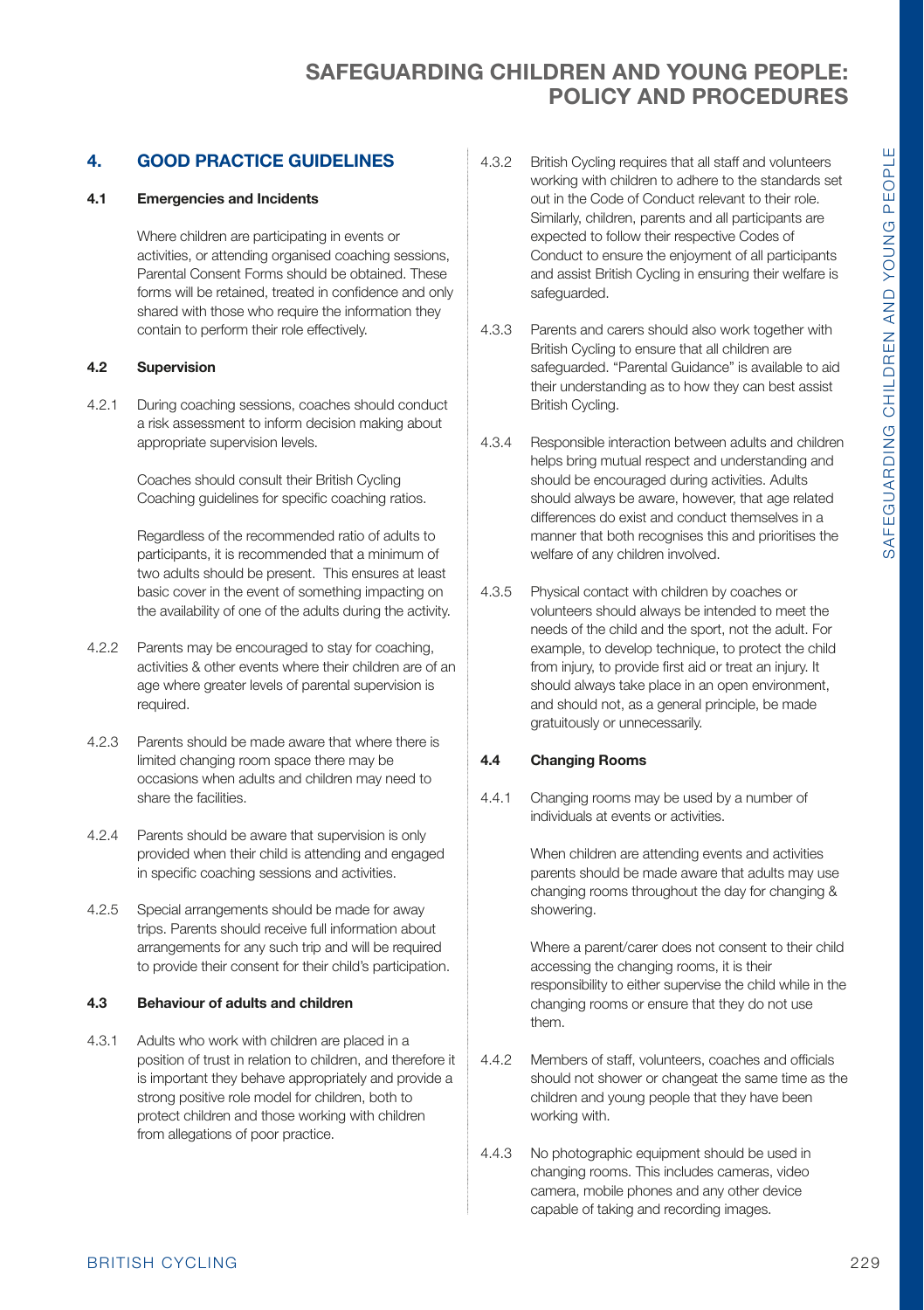### **4.5 Transport**

- 4.5.1 British Cycling believes it is primarily the responsibility of parents to transport their children to and from events and activities. It is not the responsibility of British Cycling staff, volunteers, officials or coaches to transport children and young people to and from events, activities or coaching sessions.
- 4.5.2 Arrangements for transport may be made in exceptional circumstances, such as team events. Where this is the case, the written permission of the parent of will be sought.

The drivers used should be checked for their suitability to transport and supervise children and their insurance arrangements verified.

Consideration should be given to accident, breakdown and recovery cover.

### **4.6 Social Media**

Social media provides unique opportunities to engage and develop relationships with people in a creative and dynamic forum where users are active participants.

However, the range of social networking sites also introduces a range of potential safeguarding risks to children and young people.

It is important that members of staff, volunteers, officials and coaches follow best practice guidelines.

Additional care may be needed with some children in terms of internet safety depending on their age, understanding and development. This may be something to consider with the child and their parents.

*(Additional information and support on Good Practice Guidelines can be found on the British Cycling Website or by making contact with the Lead Safeguarding Officer Tel 0161 2742000)*

# **5. ANTI BULLYING PROCEDURES**

- 5.1 British Cycling believe that every effort must be made to eradicate bullying in all its forms. Bullying can be difficult to define and can take many forms which can be categorised as:
	- **Physical**
	- Verbal
	- Emotional

Bullying can take place anywhere but is more likely to take place where there is inadequate supervision. Bullying is defined as the repetitive, intentional hurting of one person or group by another person or group where the relationship involves an imbalance of power.

Bullies no longer rely on being physically near to the victim. It can happen face to face or online. Cyberbullying is when a person uses technology to deliberately upset someone.

A bully can be anyone involved in the sport, a parent, coach, child, member of staff, volunteer or official.

British Cycling will not tolerate bullying in any of its forms during events, competitions, coaching or at any other time.

### **5.2 Take a Positive Approach**

- Ensure that Anti-Bullying policies are promoted
- Ensure all staff and volunteers working with children adhere to the standards set out in the Code of Conduct relevant to their role.
- Ensure that all children, parents and participants follow their own Code of Conduct
- Have discussions about bullying and why it matters and how we will respond to it
- Develop an open environment that encourages children and young people to share their concerns
- Report any concern of bullying to the British Cycling Lead Safeguarding Officer
- Take the problem seriously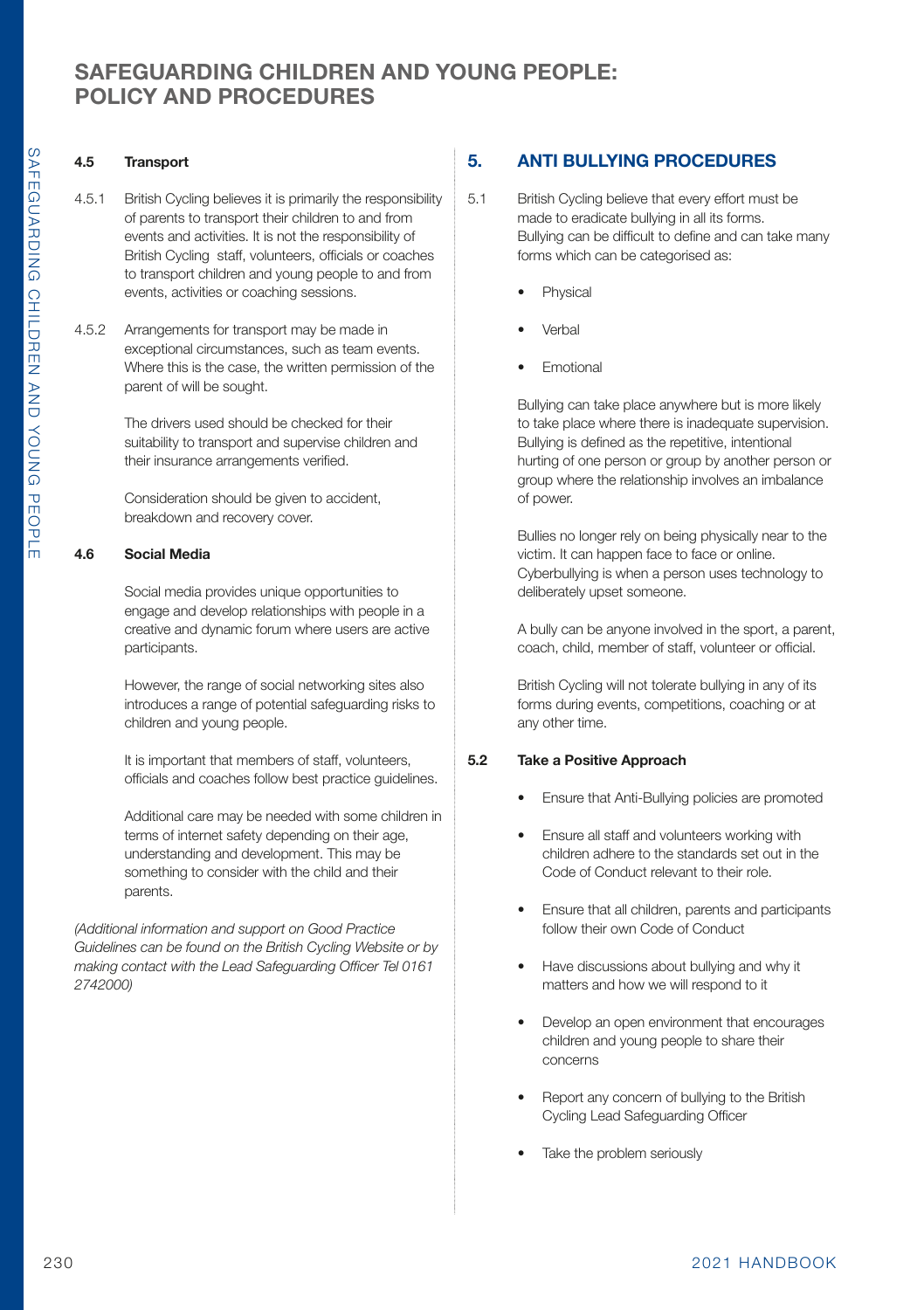*(Additional information and support on Anti-Bullying Procedures can be found on the British Cycling Website or by making contact with the Lead Safeguarding Officer Tel 0161 2742000)*

### **6. CHILDREN AT INCREASED RISK OF ABUSE**

Any child can be abused but it is recognised that there are some factors that increase the risk to children and make them more vulnerable to abuse.

Children with disabilities, children in care, children from black and mixed ethnic backgrounds, LGBT young people and children who have previously suffered abuse are all at increased risk of harm.

Children whose parents are suffering from mental health problems, pressure, drug or alcohol abuse or domestic violence within the family are at increased risk of harm.

However, just because a child is living in these circumstances does not mean they are suffering harm.

6.2 Children and Young People with Disabilities

A child's disability may not always be obvious or visible (for example a child with a learning disability).

When members of staff, volunteers, officials and coaches are working with children with disabilities extra safeguards may need to be put in place.

Everyone working with the child should understand what their impairment actually means.

Consult with the parents and the child to make sure that there is an appropriate plan in place to meet any additional needs.

#### **6.3 Elite Athletes**

Moving through the talent pathway offers fantastic experiences and rewards for athletes, however there are specific factors in elite sport that can make talented athletes more vulnerable to harmful behaviours, either from themselves, their coaches or parents, or members of their wider support team.

This may take the form of over-training or being pushed to far there the focus is on the goals to achieve success, rather than the needs of the young person.

These factors include:

- a win at all costs approach
- intense coach-athlete relationships
- a self-image that is linked closely with performance excellence
- young athletes operating in an adult-focused environment
- being away from family and support networks
- fear of losing funding or a place on the programme if they speak out

Clubs/teams must ensure suitable boundaries are maintained and any concerns are challenged and reported appropriately.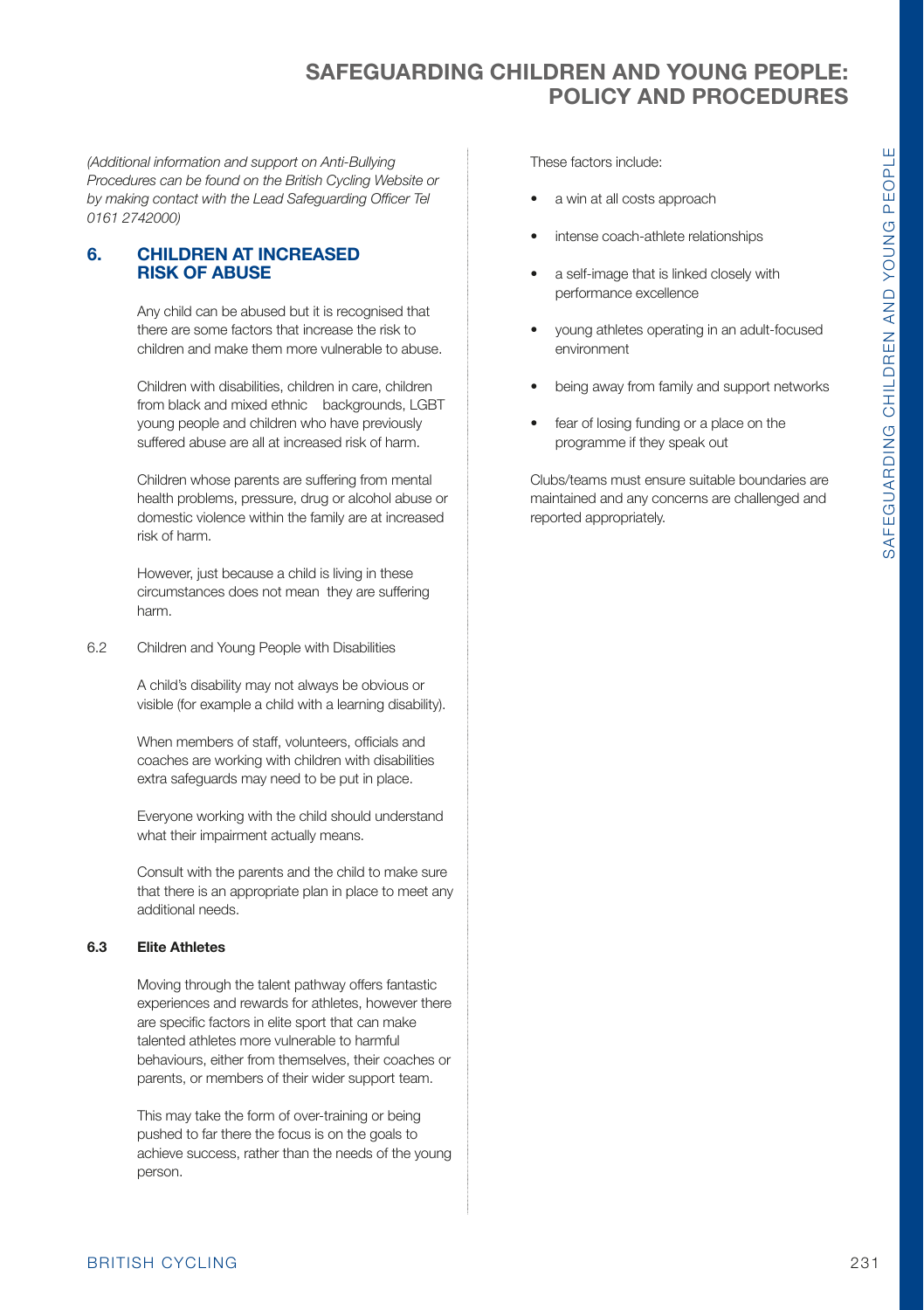## **7. USEFUL CONTACTS**

### **British Cycling Contacts**

| סוועאו טעראינט ווסטווס        |                                                               |                                                           |  |  |  |
|-------------------------------|---------------------------------------------------------------|-----------------------------------------------------------|--|--|--|
| <b>Name</b>                   | <b>Address</b>                                                | <b>Number</b>                                             |  |  |  |
|                               |                                                               | Tel: 0161 2742000                                         |  |  |  |
| Lead Safeguarding<br>Officer  | National Cycling Centre, Stuart Street,<br>Manchester M14 4DQ | Email: compliance@britishcycling.org.uk                   |  |  |  |
|                               |                                                               | (Address your email FAO the Lead<br>Safeguarding Officer) |  |  |  |
|                               |                                                               |                                                           |  |  |  |
| <b>National Contacts</b>      |                                                               |                                                           |  |  |  |
|                               | <b>National Centre</b>                                        |                                                           |  |  |  |
| The NSPCC                     | 42 Curtain Road,                                              | Tel: 0808 800 5000<br>help@nspcc.org.uk                   |  |  |  |
|                               | London EC2A 3NH                                               |                                                           |  |  |  |
| Childline UK                  | Freepost 1111                                                 |                                                           |  |  |  |
|                               | London N1 0BR                                                 | Tel: 0800 1111                                            |  |  |  |
| <b>NSPCC Child</b>            | 3 Gilmour Close, Beaumont Leys,                               | Tel: 0116 366 5580                                        |  |  |  |
| Protection in                 | Leicester LE4 1EZ                                             | cpsu@nspcc.org.uk                                         |  |  |  |
| Sport Unit                    |                                                               |                                                           |  |  |  |
| <b>NSPCC</b>                  |                                                               |                                                           |  |  |  |
| Whistleblowing                |                                                               | 0808 028 0285                                             |  |  |  |
| Helpline for<br>Professionals |                                                               |                                                           |  |  |  |
|                               |                                                               |                                                           |  |  |  |
| <b>NSPCC Freephone</b>        |                                                               | 0808 800 5000                                             |  |  |  |
| 24 hour Helpline              |                                                               |                                                           |  |  |  |
| Local Police child            |                                                               |                                                           |  |  |  |
| protection teams              |                                                               | 101                                                       |  |  |  |
| In an emergency               |                                                               | In an emergency 999                                       |  |  |  |
| contact 999                   |                                                               |                                                           |  |  |  |
| Samaritans                    |                                                               | 08457 90 90                                               |  |  |  |
|                               |                                                               |                                                           |  |  |  |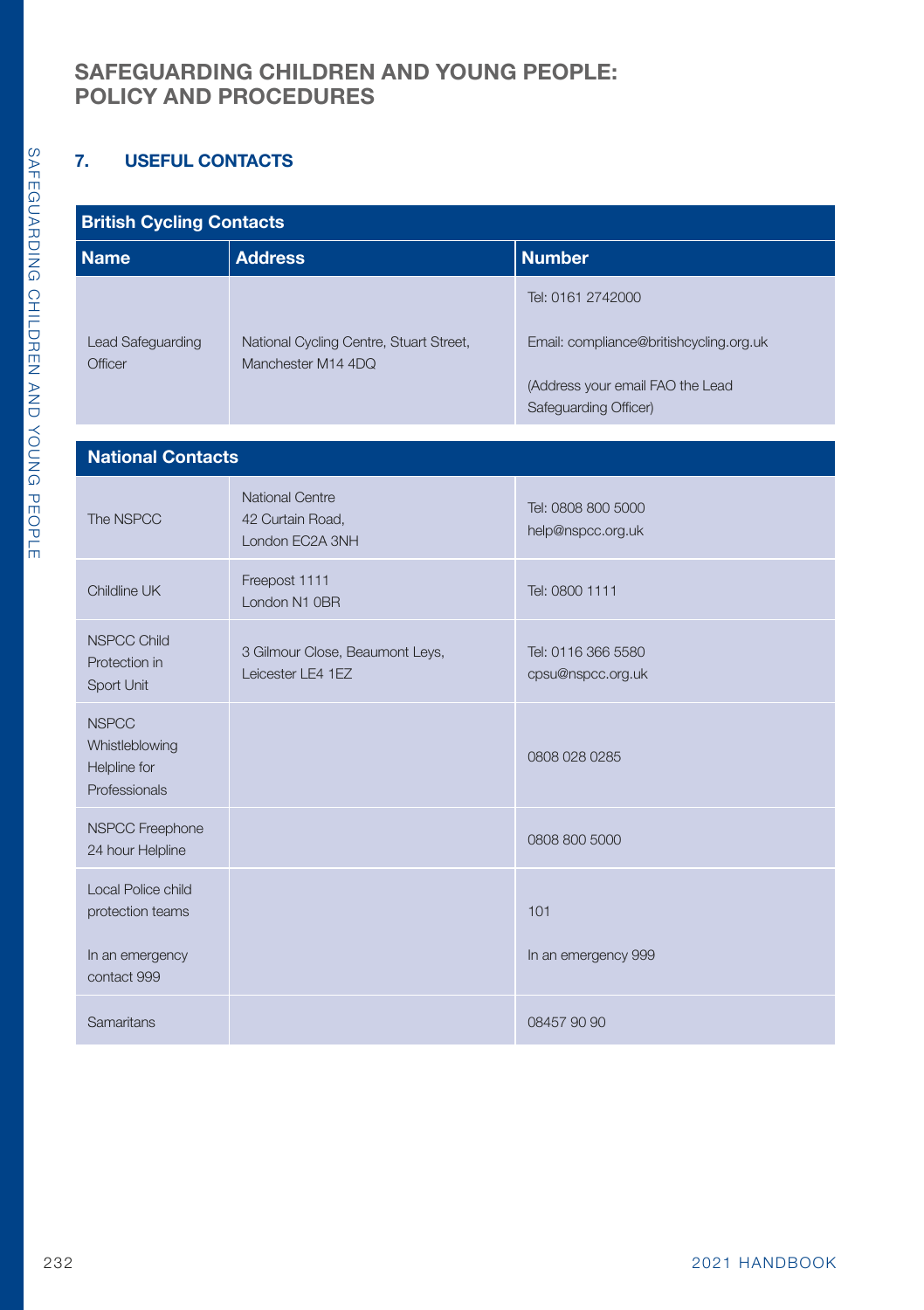### **8. CATEGORIES OF CHILD ABUSE**

#### **Abuse can happen on any occasion or in any place where children and young people are present.**

Child abuse is any form of physical, emotional or sexual mistreatment or lack of care that leads to injury or harm. Children may be abused in a family or in an institutional or community setting by those known to them or, more rarely, by a stranger. Children can be abused by adults, either male or female, or by other children.

Safeguarding is defined as:

- Protecting children from maltreatment:
- Preventing impairment of children's health or development;
- Ensuring that children are growing up in circumstances consistent with the provision of safe and effective care; and
- Taking action to enable all children to have the best life chances.

Child Protection is the activity that is undertaken to protect specific children who are suffering, or are likely to suffer significant harm.

There are 4 main types of abuse: neglect, physical abuse, sexual abuse and emotional abuse. Children and young people can also be harmed through poor practice and bullying within a sport setting.

**Neglect** is when adults consistently or repeatedly fail to meet a child's basic physical and/or psychological needs which could result in the serious impairment of the child's health or development e.g. failure to provide adequate food, shelter and clothing; failing to protect a child from physical harm or danger; or the failure to ensure access to appropriate medical care or treatment. It may also include refusal to give love, affection and attention.

Examples in sport could include a coach or supervisor repeatedly failing to ensure children are safe, exposing them to undue cold, heat or extreme weather conditions without ensuring adequate clothing or hydration; exposing them to unnecessary risk of injury e.g. by ignoring safe practice guidelines, failing to ensure the use of safety equipment, or by requiring young people to participate when injured or unwell.

**Physical abuse** is when someone physically hurts or injures children by hitting, shaking, throwing, poisoning, burning, biting, scalding, suffocating, drowning or otherwise causing harm. Physical harm may also be caused when a parent or carer feigns the symptoms of, or deliberately causes, ill health to a child whom they are looking after.

Examples in sport may be when the nature and intensity of training or competition exceeds the capacity of the child's immature and growing body; where coaches encourage the use of drugs or harmful substances to enhance performance or delay puberty; if athletes are required to participate when injured; or when sanctions used by coaches imposed involve inflicting pain.

**Sexual abuse** is where children and young people are abused by adults (both male and female) or other children who use them to meet their own sexual needs. This could include full sexual intercourse, masturbation, oral sex, anal intercourse, kissing and sexual fondling. Showing children pornographic material (books, videos, pictures) or taking pornographic images of them are also forms of sexual abuse.

Sexual abusers groom children, protective adults and clubs/ organisations in order to create opportunities to abuse and reduce the likelihood of being reported.

Examples in sport may include coaching techniques involving physical contact with children creating situations where sexual abuse can be disguised and may therefore go unnoticed. The power and authority of, or dependence on, the coach if misused, may also lead to abusive situations developing. Contacts made within sport and pursued e.g. through texts, Facebook or Twitter have been used to groom children for abuse.

**Child Sexual Exploitation** is a form of child sexual abuse. It occurs where an individual or group takes advantage of an imbalance of power to coerce, manipulate or deceive a child or young person under the age of 18 into sexual activity

- (a) in exchange for something the victim needs or wants, and/or
- (b) for the financial advantage or increased status of the perpetrator or facilitator.

The victim may have been sexually exploited even if the sexual activity appears consensual. Child sexual exploitation does not always involve physical contact; it can also occur through the use of technology.